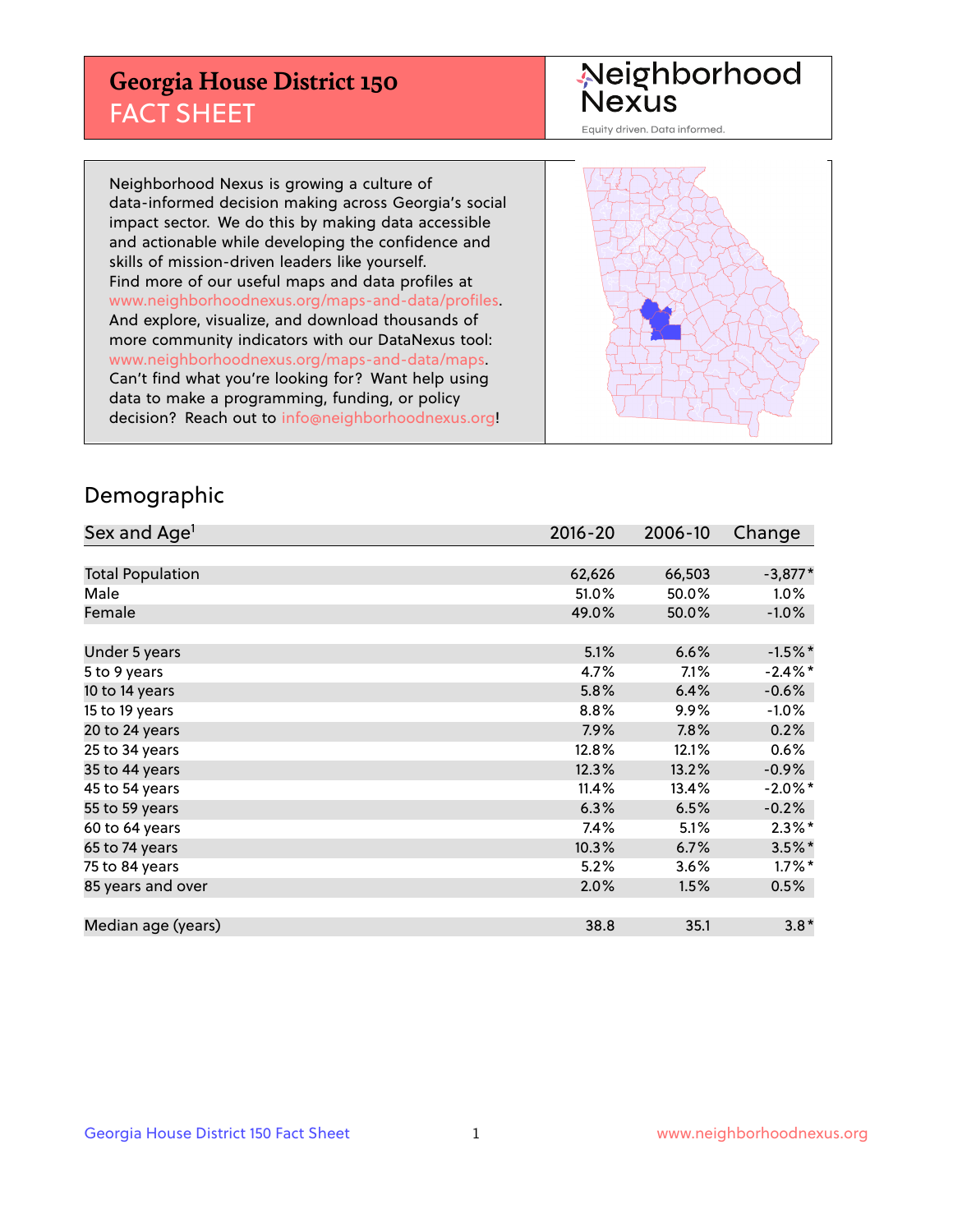## Demographic, continued...

| Race <sup>2</sup>                                            | $2016 - 20$ | 2006-10      | Change     |
|--------------------------------------------------------------|-------------|--------------|------------|
| Total population                                             | 62,626      | 66,503       | $-3,877*$  |
| One race                                                     | 98.3%       | 99.2%        | $-1.0\%$ * |
| White                                                        | 41.0%       | 41.1%        | $-0.1%$    |
| <b>Black or African American</b>                             | 53.4%       | 55.0%        | $-1.6%$    |
| American Indian and Alaska Native                            | 0.2%        | 0.1%         | 0.1%       |
| Asian                                                        | 1.0%        | 0.8%         | 0.1%       |
| Native Hawaiian and Other Pacific Islander                   | 0.0%        | 0.1%         | $-0.1%$    |
| Some other race                                              | 2.7%        | 2.1%         | 0.6%       |
| Two or more races                                            | 1.7%        | 0.8%         | 1.0%       |
| Race alone or in combination with other race(s) <sup>3</sup> | $2016 - 20$ | 2006-10      | Change     |
|                                                              | 62,626      | 66,503       | $-3,877*$  |
| Total population<br>White                                    | 42.4%       | 41.8%        | 0.6%       |
| <b>Black or African American</b>                             | 54.1%       | 55.4%        | $-1.3%$    |
| American Indian and Alaska Native                            | 0.5%        | 0.3%         | 0.2%       |
| Asian                                                        | 1.1%        | 0.9%         | 0.3%       |
| Native Hawaiian and Other Pacific Islander                   |             |              |            |
|                                                              | 0.2%        | 0.1%<br>2.3% | 0.1%       |
| Some other race                                              | 3.6%        |              | 1.3%       |
| Hispanic or Latino and Race <sup>4</sup>                     | $2016 - 20$ | 2006-10      | Change     |
| Total population                                             | 62,626      | 66,503       | $-3,877*$  |
| Hispanic or Latino (of any race)                             | 6.8%        | 4.8%         | $1.9\%$ *  |
| Not Hispanic or Latino                                       | 93.2%       | 95.2%        | $-1.9%$ *  |
| White alone                                                  | 37.6%       | 38.5%        | $-0.9%$    |
| Black or African American alone                              | 53.3%       | 54.6%        | $-1.3%$    |
| American Indian and Alaska Native alone                      | 0.0%        | 0.1%         | $-0.1%$    |
| Asian alone                                                  | 1.0%        | 0.8%         | 0.1%       |
| Native Hawaiian and Other Pacific Islander alone             | $0.0\%$     | 0.0%         | 0.0%       |
| Some other race alone                                        | 0.4%        | 0.4%         | $-0.0%$    |
| Two or more races                                            | 0.9%        | 0.8%         | 0.2%       |
| U.S. Citizenship Status <sup>5</sup>                         | $2016 - 20$ | 2006-10      | Change     |
|                                                              |             |              |            |
| Foreign-born population                                      | 2,978       | 2,565        | 414        |
| Naturalized U.S. citizen                                     | 25.5%       | 29.2%        | $-3.7%$    |
| Not a U.S. citizen                                           | 74.5%       | 70.8%        | 3.7%       |
|                                                              |             |              |            |
| Citizen, Voting Age Population <sup>6</sup>                  | 2016-20     | 2006-10      | Change     |
| Citizen, 18 and over population                              | 48,590      | 48,461       | 129        |
| Male                                                         | 51.0%       | 49.3%        | 1.7%       |
| Female                                                       | 49.0%       | 50.7%        | $-1.7%$ *  |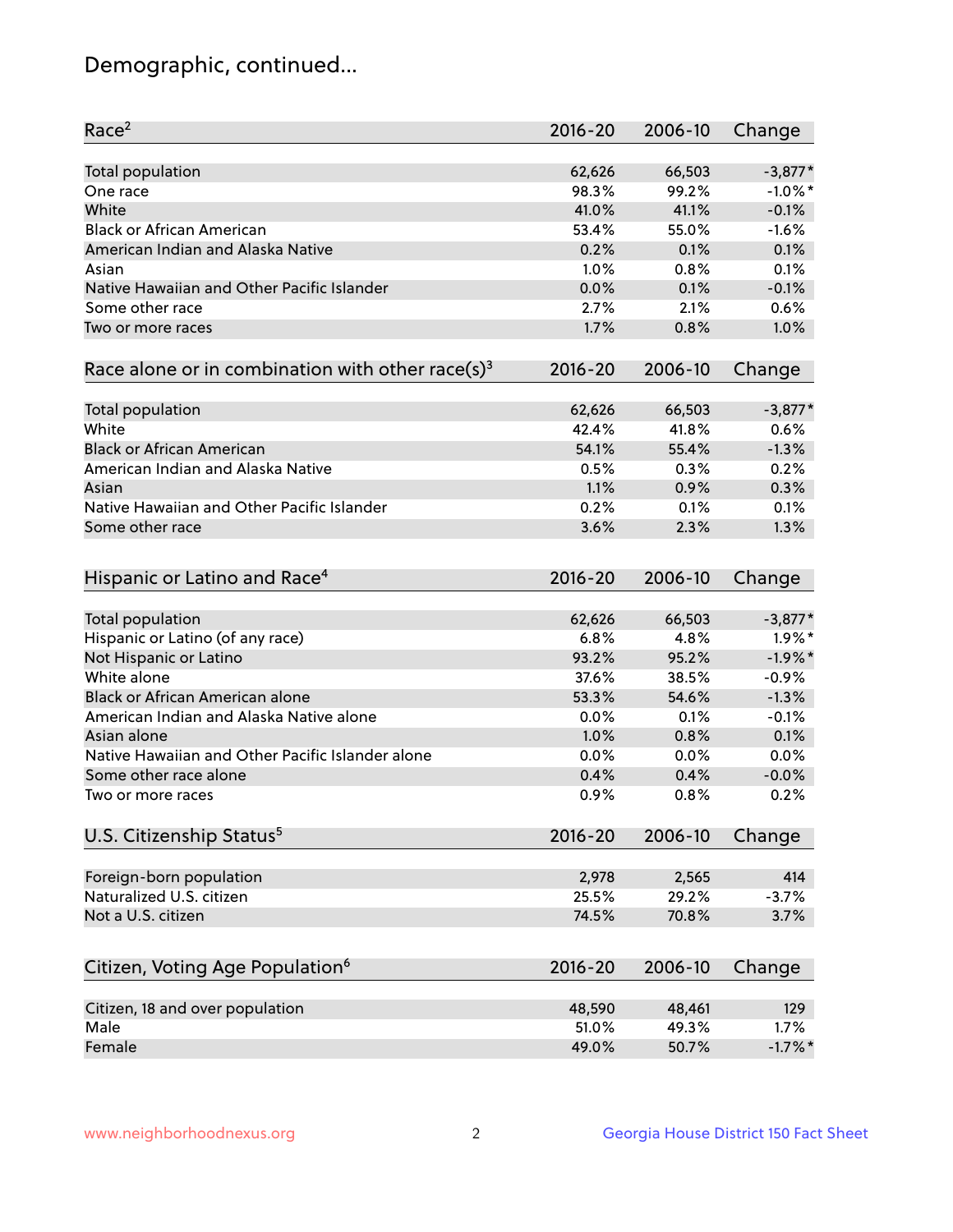#### Economic

| Income <sup>7</sup>                                 | $2016 - 20$ | 2006-10 | Change     |
|-----------------------------------------------------|-------------|---------|------------|
|                                                     |             |         |            |
| All households                                      | 23,774      | 22,942  | 832        |
| Less than \$10,000                                  | 13.4%       | 17.0%   | $-3.6\%$ * |
| \$10,000 to \$14,999                                | 7.5%        | 9.7%    | $-2.2\%$ * |
| \$15,000 to \$24,999                                | 14.1%       | 15.2%   | $-1.1%$    |
| \$25,000 to \$34,999                                | 13.6%       | 13.5%   | 0.1%       |
| \$35,000 to \$49,999                                | 11.8%       | 14.4%   | $-2.6%$    |
| \$50,000 to \$74,999                                | 13.6%       | 14.9%   | $-1.4%$    |
| \$75,000 to \$99,999                                | 9.9%        | 7.2%    | $2.7\%$ *  |
| \$100,000 to \$149,999                              | 11.5%       | 5.6%    | $5.8\%$ *  |
| \$150,000 to \$199,999                              | 2.1%        | 1.3%    | 0.7%       |
| \$200,000 or more                                   | 2.6%        | 1.1%    | 1.5%       |
| Median household income (dollars)                   | 36,807      | 30,881  | 5,926*     |
| Mean household income (dollars)                     | 57,687      | 42,274  | 15,413*    |
| With earnings                                       | 69.9%       | 71.0%   | $-1.1%$    |
| Mean earnings (dollars)                             | 60,360      | 44,644  | 15,716*    |
| <b>With Social Security</b>                         | 36.1%       | 33.7%   | 2.4%       |
| Mean Social Security income (dollars)               | 17,528      | 12,536  | 4,992*     |
| With retirement income                              | 22.7%       | 15.2%   | $7.5\%$ *  |
| Mean retirement income (dollars)                    | 24,137      | 20,043  | 4,094      |
| With Supplemental Security Income                   | 8.4%        | $8.3\%$ | 0.1%       |
| Mean Supplemental Security Income (dollars)         | 8,948       | 6,873   | 2,075*     |
| With cash public assistance income                  | 3.2%        | 1.7%    | 1.5%       |
| Mean cash public assistance income (dollars)        | 1,446       | 3,124   | $-1,678$   |
| With Food Stamp/SNAP benefits in the past 12 months | 24.2%       | 19.5%   | 4.8%*      |
|                                                     |             |         |            |
| Families                                            | 15,145      | 15,035  | 110        |
| Less than \$10,000                                  | 9.1%        | 10.6%   | $-1.5%$    |
| \$10,000 to \$14,999                                | 3.1%        | 7.6%    | $-4.5%$ *  |
| \$15,000 to \$24,999                                | 11.9%       | 15.3%   | $-3.3%$    |
| \$25,000 to \$34,999                                | 13.1%       | 12.1%   | 1.0%       |
| \$35,000 to \$49,999                                | 12.7%       | 15.7%   | $-3.0%$    |
| \$50,000 to \$74,999                                | 14.9%       | 18.2%   | $-3.2%$    |
| \$75,000 to \$99,999                                | 14.0%       | 9.5%    | 4.5%*      |
| \$100,000 to \$149,999                              | 14.7%       | $7.6\%$ | $7.1\%$ *  |
| \$150,000 to \$199,999                              | 3.0%        | 1.9%    | 1.1%       |
| \$200,000 or more                                   | 3.4%        | 1.5%    | 1.9%       |
| Median family income (dollars)                      | 50,061      | 38,799  | $11,262*$  |
| Mean family income (dollars)                        | 67,245      | 50,341  | 16,904*    |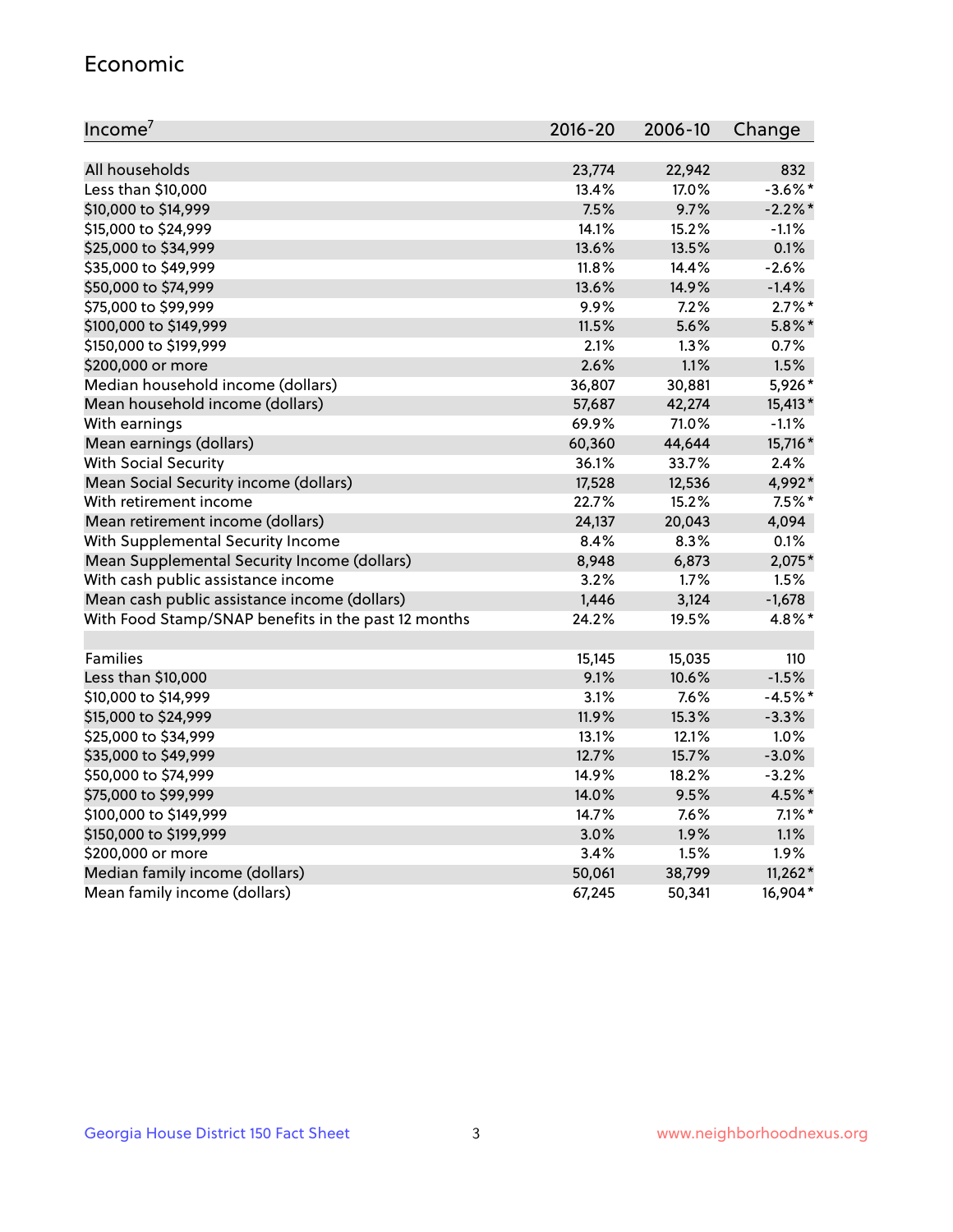## Economic, continued...

| Income, continued <sup>8</sup>                                        | $2016 - 20$ | 2006-10 | Change     |
|-----------------------------------------------------------------------|-------------|---------|------------|
|                                                                       |             |         |            |
| Nonfamily households                                                  | 8,629       | 7,907   | 722        |
| Median nonfamily income (dollars)                                     | 21,808      | 17,471  | 4,337*     |
| Mean nonfamily income (dollars)                                       | 39,048      | 25,165  | 13,883*    |
| Median earnings for workers (dollars)                                 | 28,313      | 21,174  | $7,139*$   |
| Median earnings for male full-time, year-round workers                | 41,287      | 34,232  | 7,055*     |
| (dollars)                                                             |             |         |            |
| Median earnings for female full-time, year-round workers<br>(dollars) | 32,845      | 26,036  | $6,809*$   |
| Per capita income (dollars)                                           | 22,839      | 15,187  | 7,651*     |
|                                                                       |             |         |            |
| Families and People Below Poverty Level <sup>9</sup>                  | 2016-20     | 2006-10 | Change     |
|                                                                       |             |         |            |
| <b>All families</b>                                                   | 20.8%       | 24.4%   | $-3.6%$    |
| With related children under 18 years                                  | 34.2%       | 38.8%   | $-4.6%$    |
| With related children under 5 years only                              | 37.9%       | 39.6%   | $-1.7%$    |
| Married couple families                                               | 9.5%        | 10.4%   | $-0.9%$    |
| With related children under 18 years                                  | 17.4%       | 19.0%   | $-1.6%$    |
| With related children under 5 years only                              | 13.6%       | 29.8%   | $-16.2%$   |
| Families with female householder, no husband present                  | 38.1%       | 50.1%   | $-11.9%$ * |
| With related children under 18 years                                  | 51.1%       | 60.1%   | $-9.0\%$   |
| With related children under 5 years only                              | 57.0%       | 45.6%   | 11.4%      |
| All people                                                            | 26.0%       | 31.0%   | $-4.9%$ *  |
| Under 18 years                                                        | 39.7%       | 45.6%   | $-5.9%$    |
| Related children under 18 years                                       | 39.5%       | 45.1%   | $-5.6%$    |
| Related children under 5 years                                        | 46.9%       | 56.8%   | $-9.9%$    |
| Related children 5 to 17 years                                        | 36.8%       | 40.7%   | $-3.8%$    |
| 18 years and over                                                     | 22.3%       | 25.5%   | $-3.2%$    |
| 18 to 64 years                                                        | 24.4%       | 26.2%   | $-1.8%$    |
| 65 years and over                                                     | 15.8%       | 22.6%   | $-6.8%$    |
| People in families                                                    | 22.9%       | 28.2%   | $-5.4\%$ * |
| Unrelated individuals 15 years and over                               | 38.5%       | 43.4%   | $-4.9%$    |
|                                                                       |             |         |            |
| Non-Hispanic white people                                             | 14.3%       | 16.8%   | $-2.5%$    |
| Black or African-American people                                      | 33.2%       | 40.9%   | $-7.7%$ *  |
| Asian people                                                          | 51.9%       | 12.5%   | 39.4%      |
| Hispanic or Latino people                                             | 31.5%       | 45.8%   | $-14.3%$   |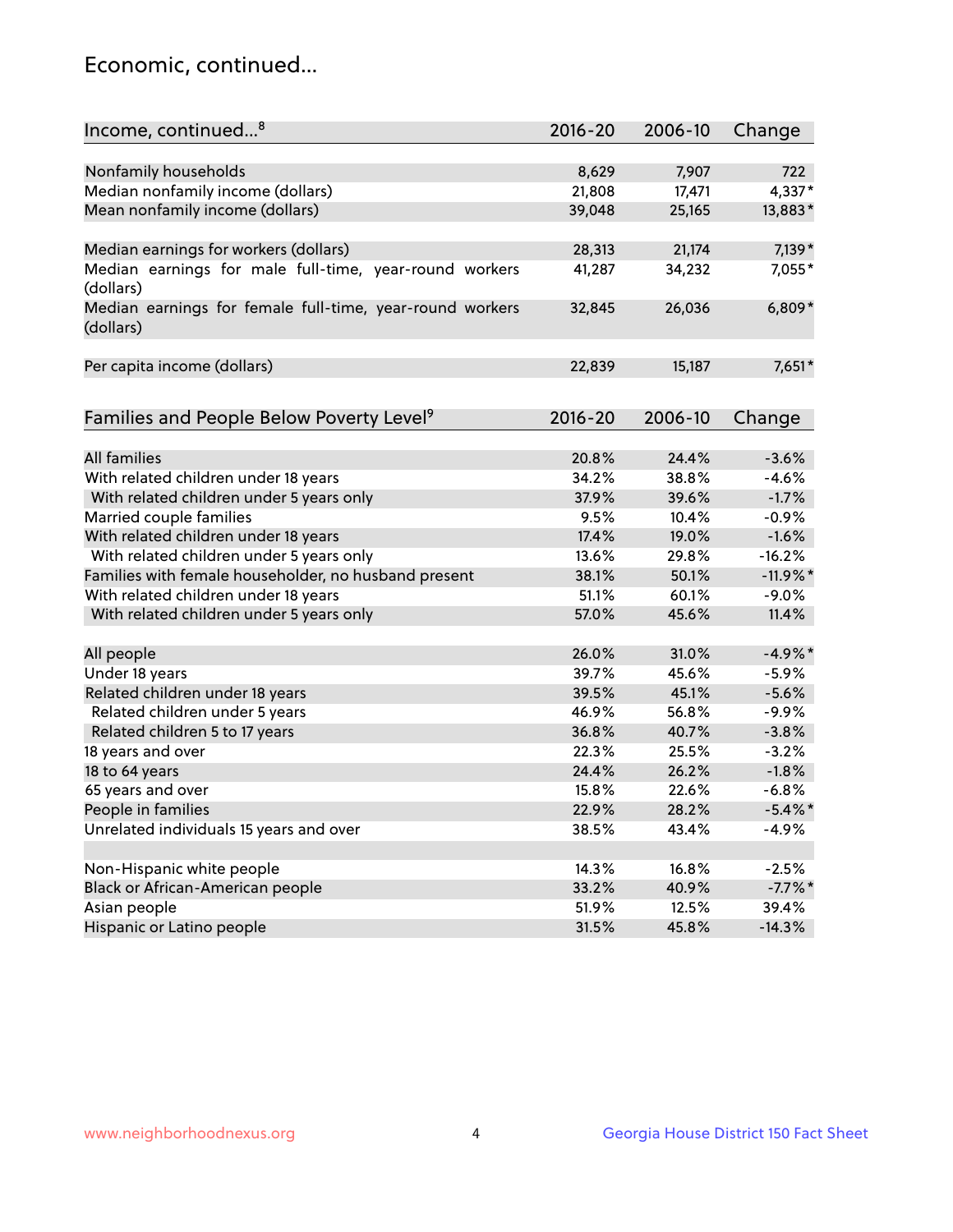## Employment

| Employment Status <sup>10</sup>                                             | $2016 - 20$ | 2006-10 | Change     |
|-----------------------------------------------------------------------------|-------------|---------|------------|
|                                                                             |             |         |            |
| Population 16 years and over                                                | 51,844      | 52,295  | $-451$     |
| In labor force                                                              | 50.8%       | 49.9%   | 0.8%       |
| Civilian labor force                                                        | 50.7%       | 49.8%   | 1.0%       |
| Employed                                                                    | 46.3%       | 44.7%   | 1.6%       |
| Unemployed                                                                  | 4.4%        | 5.1%    | $-0.6%$    |
| <b>Armed Forces</b>                                                         | 0.0%        | 0.2%    | $-0.1%$    |
| Not in labor force                                                          | 49.2%       | 50.1%   | $-0.8%$    |
|                                                                             |             |         |            |
| Civilian labor force                                                        | 26,291      | 26,019  | 273        |
| <b>Unemployment Rate</b>                                                    | 8.7%        | 10.2%   | $-1.4%$    |
|                                                                             |             |         |            |
| Females 16 years and over                                                   | 25,276      | 26,330  | $-1,054$   |
| In labor force                                                              | 49.8%       | 50.2%   | $-0.4%$    |
| Civilian labor force                                                        | 49.8%       | 50.2%   | $-0.4%$    |
| Employed                                                                    | 44.7%       | 45.3%   | $-0.7%$    |
| Own children of the householder under 6 years                               | 3,644       | 5,068   | $-1,424*$  |
| All parents in family in labor force                                        | 75.1%       | 66.2%   | 8.9%       |
|                                                                             |             |         |            |
| Own children of the householder 6 to 17 years                               | 7,301       | 9,740   | $-2,439*$  |
| All parents in family in labor force                                        | 73.2%       | 68.3%   | 4.9%       |
|                                                                             |             |         |            |
| Industry <sup>11</sup>                                                      | $2016 - 20$ | 2006-10 | Change     |
|                                                                             |             |         |            |
| Civilian employed population 16 years and over                              | 24,001      | 23,377  | 624        |
| Agriculture, forestry, fishing and hunting, and mining                      | 6.6%        | 5.7%    | 0.9%       |
| Construction                                                                | 5.1%        | 8.1%    | $-3.0%$    |
| Manufacturing                                                               | 15.2%       | 15.5%   | $-0.3%$    |
| Wholesale trade                                                             | 3.0%        | 2.5%    | 0.5%       |
| Retail trade                                                                | 9.2%        | 9.3%    | $-0.1%$    |
| Transportation and warehousing, and utilities                               | 7.2%        | 4.3%    | 2.9%       |
| Information                                                                 | 1.4%        | 1.0%    | 0.4%       |
| Finance and insurance, and real estate and rental and leasing               | 3.2%        | 4.0%    | $-0.8\%$   |
| Professional, scientific, and management, and administrative                | 8.0%        | 4.3%    | $3.7\%$ *  |
| and waste management services                                               |             |         |            |
| Educational services, and health care and social assistance                 | 21.9%       | 25.2%   | $-3.4\%$ * |
| Arts, entertainment, and recreation, and accommodation and<br>food services | 7.2%        | 6.5%    | $0.6\%$    |
| Other services, except public administration                                | 3.0%        | 5.2%    | $-2.1%$    |
| Public administration                                                       | 8.8%        | 8.3%    | 0.5%       |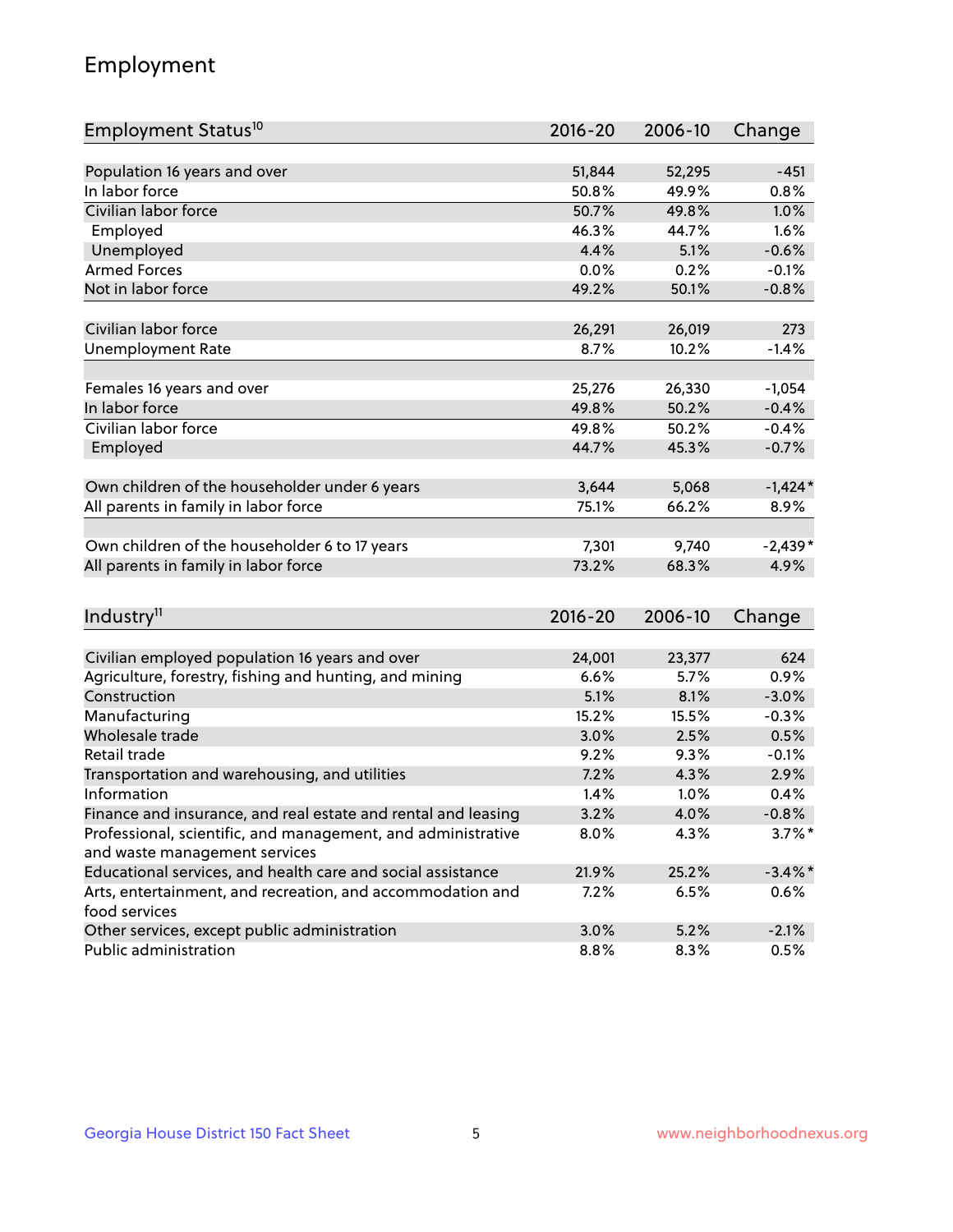## Employment, continued...

| Civilian employed population 16 years and over<br>624<br>24,001<br>23,377<br>Management, business, science, and arts occupations<br>26.7%<br>26.5%<br>0.2%<br>$3.3\%$ *<br>Service occupations<br>20.5%<br>17.2%<br>Sales and office occupations<br>19.4%<br>21.7%<br>$-2.3%$<br>$-1.2%$<br>Natural<br>and<br>12.9%<br>14.0%<br>resources,<br>construction,<br>maintenance<br>occupations<br>Production, transportation, and material moving occupations<br>20.5%<br>20.6%<br>$-0.1%$<br>Class of Worker <sup>13</sup><br>$2016 - 20$<br>2006-10<br>Change<br>Civilian employed population 16 years and over<br>24,001<br>23,377<br>624<br>Private wage and salary workers<br>75.5%<br>69.3%<br>6.2%<br>$-4.8\%$ *<br>Government workers<br>19.4%<br>24.2%<br>Self-employed in own not incorporated business workers<br>4.9%<br>6.1%<br>$-1.3%$<br><b>Unpaid family workers</b><br>$-0.1%$<br>0.2%<br>0.3%<br>Job Flows <sup>14</sup><br>2019<br>2010<br>Change<br>Total Jobs in district<br>19,322<br>19,814<br>$-492$<br>Held by residents of district<br>$-7.0%$<br>33.9%<br>40.9%<br>Held by non-residents of district<br>7.0%<br>66.1%<br>59.1%<br>Jobs by Industry Sector <sup>15</sup><br>2019<br>2010<br>Change<br>Total Jobs in district<br>19,322<br>19,814<br>$-492$<br><b>Goods Producing sectors</b><br>36.5%<br>32.4%<br>4.1%<br>Trade, Transportation, and Utilities sectors<br>15.2%<br>14.2%<br>1.0%<br>All Other Services sectors<br>53.4%<br>$-5.1%$<br>48.3%<br>Total Jobs in district held by district residents<br>6,547<br>8,097<br>$-1,550$<br>33.3%<br>32.9%<br><b>Goods Producing sectors</b><br>0.4%<br>Trade, Transportation, and Utilities sectors<br>12.3%<br>11.0%<br>1.3%<br>All Other Services sectors<br>54.4%<br>56.1%<br>$-1.6%$<br>Jobs by Earnings <sup>16</sup><br>2019<br>2010<br>Change<br>Total Jobs in district<br>$-492$<br>19,322<br>19,814<br>Jobs with earnings \$1250/month or less<br>23.8%<br>27.5%<br>$-3.7%$<br>Jobs with earnings \$1251/month to \$3333/month<br>41.2%<br>$-5.7%$<br>46.9%<br>Jobs with earnings greater than \$3333/month<br>9.4%<br>35.0%<br>25.7%<br>Total Jobs in district held by district residents<br>8,097<br>6,547<br>$-1,550$<br>Jobs with earnings \$1250/month or less<br>26.6%<br>30.7%<br>$-4.2%$<br>Jobs with earnings \$1251/month to \$3333/month<br>43.1%<br>47.3%<br>$-4.3%$<br>Jobs with earnings greater than \$3333/month<br>30.3%<br>21.9%<br>8.4% | Occupation <sup>12</sup> | $2016 - 20$ | 2006-10 | Change |
|-------------------------------------------------------------------------------------------------------------------------------------------------------------------------------------------------------------------------------------------------------------------------------------------------------------------------------------------------------------------------------------------------------------------------------------------------------------------------------------------------------------------------------------------------------------------------------------------------------------------------------------------------------------------------------------------------------------------------------------------------------------------------------------------------------------------------------------------------------------------------------------------------------------------------------------------------------------------------------------------------------------------------------------------------------------------------------------------------------------------------------------------------------------------------------------------------------------------------------------------------------------------------------------------------------------------------------------------------------------------------------------------------------------------------------------------------------------------------------------------------------------------------------------------------------------------------------------------------------------------------------------------------------------------------------------------------------------------------------------------------------------------------------------------------------------------------------------------------------------------------------------------------------------------------------------------------------------------------------------------------------------------------------------------------------------------------------------------------------------------------------------------------------------------------------------------------------------------------------------------------------------------------------------------------------------------------------------------------------------------------------------------------------------------------------------------------|--------------------------|-------------|---------|--------|
|                                                                                                                                                                                                                                                                                                                                                                                                                                                                                                                                                                                                                                                                                                                                                                                                                                                                                                                                                                                                                                                                                                                                                                                                                                                                                                                                                                                                                                                                                                                                                                                                                                                                                                                                                                                                                                                                                                                                                                                                                                                                                                                                                                                                                                                                                                                                                                                                                                                 |                          |             |         |        |
|                                                                                                                                                                                                                                                                                                                                                                                                                                                                                                                                                                                                                                                                                                                                                                                                                                                                                                                                                                                                                                                                                                                                                                                                                                                                                                                                                                                                                                                                                                                                                                                                                                                                                                                                                                                                                                                                                                                                                                                                                                                                                                                                                                                                                                                                                                                                                                                                                                                 |                          |             |         |        |
|                                                                                                                                                                                                                                                                                                                                                                                                                                                                                                                                                                                                                                                                                                                                                                                                                                                                                                                                                                                                                                                                                                                                                                                                                                                                                                                                                                                                                                                                                                                                                                                                                                                                                                                                                                                                                                                                                                                                                                                                                                                                                                                                                                                                                                                                                                                                                                                                                                                 |                          |             |         |        |
|                                                                                                                                                                                                                                                                                                                                                                                                                                                                                                                                                                                                                                                                                                                                                                                                                                                                                                                                                                                                                                                                                                                                                                                                                                                                                                                                                                                                                                                                                                                                                                                                                                                                                                                                                                                                                                                                                                                                                                                                                                                                                                                                                                                                                                                                                                                                                                                                                                                 |                          |             |         |        |
|                                                                                                                                                                                                                                                                                                                                                                                                                                                                                                                                                                                                                                                                                                                                                                                                                                                                                                                                                                                                                                                                                                                                                                                                                                                                                                                                                                                                                                                                                                                                                                                                                                                                                                                                                                                                                                                                                                                                                                                                                                                                                                                                                                                                                                                                                                                                                                                                                                                 |                          |             |         |        |
|                                                                                                                                                                                                                                                                                                                                                                                                                                                                                                                                                                                                                                                                                                                                                                                                                                                                                                                                                                                                                                                                                                                                                                                                                                                                                                                                                                                                                                                                                                                                                                                                                                                                                                                                                                                                                                                                                                                                                                                                                                                                                                                                                                                                                                                                                                                                                                                                                                                 |                          |             |         |        |
|                                                                                                                                                                                                                                                                                                                                                                                                                                                                                                                                                                                                                                                                                                                                                                                                                                                                                                                                                                                                                                                                                                                                                                                                                                                                                                                                                                                                                                                                                                                                                                                                                                                                                                                                                                                                                                                                                                                                                                                                                                                                                                                                                                                                                                                                                                                                                                                                                                                 |                          |             |         |        |
|                                                                                                                                                                                                                                                                                                                                                                                                                                                                                                                                                                                                                                                                                                                                                                                                                                                                                                                                                                                                                                                                                                                                                                                                                                                                                                                                                                                                                                                                                                                                                                                                                                                                                                                                                                                                                                                                                                                                                                                                                                                                                                                                                                                                                                                                                                                                                                                                                                                 |                          |             |         |        |
|                                                                                                                                                                                                                                                                                                                                                                                                                                                                                                                                                                                                                                                                                                                                                                                                                                                                                                                                                                                                                                                                                                                                                                                                                                                                                                                                                                                                                                                                                                                                                                                                                                                                                                                                                                                                                                                                                                                                                                                                                                                                                                                                                                                                                                                                                                                                                                                                                                                 |                          |             |         |        |
|                                                                                                                                                                                                                                                                                                                                                                                                                                                                                                                                                                                                                                                                                                                                                                                                                                                                                                                                                                                                                                                                                                                                                                                                                                                                                                                                                                                                                                                                                                                                                                                                                                                                                                                                                                                                                                                                                                                                                                                                                                                                                                                                                                                                                                                                                                                                                                                                                                                 |                          |             |         |        |
|                                                                                                                                                                                                                                                                                                                                                                                                                                                                                                                                                                                                                                                                                                                                                                                                                                                                                                                                                                                                                                                                                                                                                                                                                                                                                                                                                                                                                                                                                                                                                                                                                                                                                                                                                                                                                                                                                                                                                                                                                                                                                                                                                                                                                                                                                                                                                                                                                                                 |                          |             |         |        |
|                                                                                                                                                                                                                                                                                                                                                                                                                                                                                                                                                                                                                                                                                                                                                                                                                                                                                                                                                                                                                                                                                                                                                                                                                                                                                                                                                                                                                                                                                                                                                                                                                                                                                                                                                                                                                                                                                                                                                                                                                                                                                                                                                                                                                                                                                                                                                                                                                                                 |                          |             |         |        |
|                                                                                                                                                                                                                                                                                                                                                                                                                                                                                                                                                                                                                                                                                                                                                                                                                                                                                                                                                                                                                                                                                                                                                                                                                                                                                                                                                                                                                                                                                                                                                                                                                                                                                                                                                                                                                                                                                                                                                                                                                                                                                                                                                                                                                                                                                                                                                                                                                                                 |                          |             |         |        |
|                                                                                                                                                                                                                                                                                                                                                                                                                                                                                                                                                                                                                                                                                                                                                                                                                                                                                                                                                                                                                                                                                                                                                                                                                                                                                                                                                                                                                                                                                                                                                                                                                                                                                                                                                                                                                                                                                                                                                                                                                                                                                                                                                                                                                                                                                                                                                                                                                                                 |                          |             |         |        |
|                                                                                                                                                                                                                                                                                                                                                                                                                                                                                                                                                                                                                                                                                                                                                                                                                                                                                                                                                                                                                                                                                                                                                                                                                                                                                                                                                                                                                                                                                                                                                                                                                                                                                                                                                                                                                                                                                                                                                                                                                                                                                                                                                                                                                                                                                                                                                                                                                                                 |                          |             |         |        |
|                                                                                                                                                                                                                                                                                                                                                                                                                                                                                                                                                                                                                                                                                                                                                                                                                                                                                                                                                                                                                                                                                                                                                                                                                                                                                                                                                                                                                                                                                                                                                                                                                                                                                                                                                                                                                                                                                                                                                                                                                                                                                                                                                                                                                                                                                                                                                                                                                                                 |                          |             |         |        |
|                                                                                                                                                                                                                                                                                                                                                                                                                                                                                                                                                                                                                                                                                                                                                                                                                                                                                                                                                                                                                                                                                                                                                                                                                                                                                                                                                                                                                                                                                                                                                                                                                                                                                                                                                                                                                                                                                                                                                                                                                                                                                                                                                                                                                                                                                                                                                                                                                                                 |                          |             |         |        |
|                                                                                                                                                                                                                                                                                                                                                                                                                                                                                                                                                                                                                                                                                                                                                                                                                                                                                                                                                                                                                                                                                                                                                                                                                                                                                                                                                                                                                                                                                                                                                                                                                                                                                                                                                                                                                                                                                                                                                                                                                                                                                                                                                                                                                                                                                                                                                                                                                                                 |                          |             |         |        |
|                                                                                                                                                                                                                                                                                                                                                                                                                                                                                                                                                                                                                                                                                                                                                                                                                                                                                                                                                                                                                                                                                                                                                                                                                                                                                                                                                                                                                                                                                                                                                                                                                                                                                                                                                                                                                                                                                                                                                                                                                                                                                                                                                                                                                                                                                                                                                                                                                                                 |                          |             |         |        |
|                                                                                                                                                                                                                                                                                                                                                                                                                                                                                                                                                                                                                                                                                                                                                                                                                                                                                                                                                                                                                                                                                                                                                                                                                                                                                                                                                                                                                                                                                                                                                                                                                                                                                                                                                                                                                                                                                                                                                                                                                                                                                                                                                                                                                                                                                                                                                                                                                                                 |                          |             |         |        |
|                                                                                                                                                                                                                                                                                                                                                                                                                                                                                                                                                                                                                                                                                                                                                                                                                                                                                                                                                                                                                                                                                                                                                                                                                                                                                                                                                                                                                                                                                                                                                                                                                                                                                                                                                                                                                                                                                                                                                                                                                                                                                                                                                                                                                                                                                                                                                                                                                                                 |                          |             |         |        |
|                                                                                                                                                                                                                                                                                                                                                                                                                                                                                                                                                                                                                                                                                                                                                                                                                                                                                                                                                                                                                                                                                                                                                                                                                                                                                                                                                                                                                                                                                                                                                                                                                                                                                                                                                                                                                                                                                                                                                                                                                                                                                                                                                                                                                                                                                                                                                                                                                                                 |                          |             |         |        |
|                                                                                                                                                                                                                                                                                                                                                                                                                                                                                                                                                                                                                                                                                                                                                                                                                                                                                                                                                                                                                                                                                                                                                                                                                                                                                                                                                                                                                                                                                                                                                                                                                                                                                                                                                                                                                                                                                                                                                                                                                                                                                                                                                                                                                                                                                                                                                                                                                                                 |                          |             |         |        |
|                                                                                                                                                                                                                                                                                                                                                                                                                                                                                                                                                                                                                                                                                                                                                                                                                                                                                                                                                                                                                                                                                                                                                                                                                                                                                                                                                                                                                                                                                                                                                                                                                                                                                                                                                                                                                                                                                                                                                                                                                                                                                                                                                                                                                                                                                                                                                                                                                                                 |                          |             |         |        |
|                                                                                                                                                                                                                                                                                                                                                                                                                                                                                                                                                                                                                                                                                                                                                                                                                                                                                                                                                                                                                                                                                                                                                                                                                                                                                                                                                                                                                                                                                                                                                                                                                                                                                                                                                                                                                                                                                                                                                                                                                                                                                                                                                                                                                                                                                                                                                                                                                                                 |                          |             |         |        |
|                                                                                                                                                                                                                                                                                                                                                                                                                                                                                                                                                                                                                                                                                                                                                                                                                                                                                                                                                                                                                                                                                                                                                                                                                                                                                                                                                                                                                                                                                                                                                                                                                                                                                                                                                                                                                                                                                                                                                                                                                                                                                                                                                                                                                                                                                                                                                                                                                                                 |                          |             |         |        |
|                                                                                                                                                                                                                                                                                                                                                                                                                                                                                                                                                                                                                                                                                                                                                                                                                                                                                                                                                                                                                                                                                                                                                                                                                                                                                                                                                                                                                                                                                                                                                                                                                                                                                                                                                                                                                                                                                                                                                                                                                                                                                                                                                                                                                                                                                                                                                                                                                                                 |                          |             |         |        |
|                                                                                                                                                                                                                                                                                                                                                                                                                                                                                                                                                                                                                                                                                                                                                                                                                                                                                                                                                                                                                                                                                                                                                                                                                                                                                                                                                                                                                                                                                                                                                                                                                                                                                                                                                                                                                                                                                                                                                                                                                                                                                                                                                                                                                                                                                                                                                                                                                                                 |                          |             |         |        |
|                                                                                                                                                                                                                                                                                                                                                                                                                                                                                                                                                                                                                                                                                                                                                                                                                                                                                                                                                                                                                                                                                                                                                                                                                                                                                                                                                                                                                                                                                                                                                                                                                                                                                                                                                                                                                                                                                                                                                                                                                                                                                                                                                                                                                                                                                                                                                                                                                                                 |                          |             |         |        |
|                                                                                                                                                                                                                                                                                                                                                                                                                                                                                                                                                                                                                                                                                                                                                                                                                                                                                                                                                                                                                                                                                                                                                                                                                                                                                                                                                                                                                                                                                                                                                                                                                                                                                                                                                                                                                                                                                                                                                                                                                                                                                                                                                                                                                                                                                                                                                                                                                                                 |                          |             |         |        |
|                                                                                                                                                                                                                                                                                                                                                                                                                                                                                                                                                                                                                                                                                                                                                                                                                                                                                                                                                                                                                                                                                                                                                                                                                                                                                                                                                                                                                                                                                                                                                                                                                                                                                                                                                                                                                                                                                                                                                                                                                                                                                                                                                                                                                                                                                                                                                                                                                                                 |                          |             |         |        |
|                                                                                                                                                                                                                                                                                                                                                                                                                                                                                                                                                                                                                                                                                                                                                                                                                                                                                                                                                                                                                                                                                                                                                                                                                                                                                                                                                                                                                                                                                                                                                                                                                                                                                                                                                                                                                                                                                                                                                                                                                                                                                                                                                                                                                                                                                                                                                                                                                                                 |                          |             |         |        |
|                                                                                                                                                                                                                                                                                                                                                                                                                                                                                                                                                                                                                                                                                                                                                                                                                                                                                                                                                                                                                                                                                                                                                                                                                                                                                                                                                                                                                                                                                                                                                                                                                                                                                                                                                                                                                                                                                                                                                                                                                                                                                                                                                                                                                                                                                                                                                                                                                                                 |                          |             |         |        |
|                                                                                                                                                                                                                                                                                                                                                                                                                                                                                                                                                                                                                                                                                                                                                                                                                                                                                                                                                                                                                                                                                                                                                                                                                                                                                                                                                                                                                                                                                                                                                                                                                                                                                                                                                                                                                                                                                                                                                                                                                                                                                                                                                                                                                                                                                                                                                                                                                                                 |                          |             |         |        |
|                                                                                                                                                                                                                                                                                                                                                                                                                                                                                                                                                                                                                                                                                                                                                                                                                                                                                                                                                                                                                                                                                                                                                                                                                                                                                                                                                                                                                                                                                                                                                                                                                                                                                                                                                                                                                                                                                                                                                                                                                                                                                                                                                                                                                                                                                                                                                                                                                                                 |                          |             |         |        |
|                                                                                                                                                                                                                                                                                                                                                                                                                                                                                                                                                                                                                                                                                                                                                                                                                                                                                                                                                                                                                                                                                                                                                                                                                                                                                                                                                                                                                                                                                                                                                                                                                                                                                                                                                                                                                                                                                                                                                                                                                                                                                                                                                                                                                                                                                                                                                                                                                                                 |                          |             |         |        |
|                                                                                                                                                                                                                                                                                                                                                                                                                                                                                                                                                                                                                                                                                                                                                                                                                                                                                                                                                                                                                                                                                                                                                                                                                                                                                                                                                                                                                                                                                                                                                                                                                                                                                                                                                                                                                                                                                                                                                                                                                                                                                                                                                                                                                                                                                                                                                                                                                                                 |                          |             |         |        |
|                                                                                                                                                                                                                                                                                                                                                                                                                                                                                                                                                                                                                                                                                                                                                                                                                                                                                                                                                                                                                                                                                                                                                                                                                                                                                                                                                                                                                                                                                                                                                                                                                                                                                                                                                                                                                                                                                                                                                                                                                                                                                                                                                                                                                                                                                                                                                                                                                                                 |                          |             |         |        |
|                                                                                                                                                                                                                                                                                                                                                                                                                                                                                                                                                                                                                                                                                                                                                                                                                                                                                                                                                                                                                                                                                                                                                                                                                                                                                                                                                                                                                                                                                                                                                                                                                                                                                                                                                                                                                                                                                                                                                                                                                                                                                                                                                                                                                                                                                                                                                                                                                                                 |                          |             |         |        |
|                                                                                                                                                                                                                                                                                                                                                                                                                                                                                                                                                                                                                                                                                                                                                                                                                                                                                                                                                                                                                                                                                                                                                                                                                                                                                                                                                                                                                                                                                                                                                                                                                                                                                                                                                                                                                                                                                                                                                                                                                                                                                                                                                                                                                                                                                                                                                                                                                                                 |                          |             |         |        |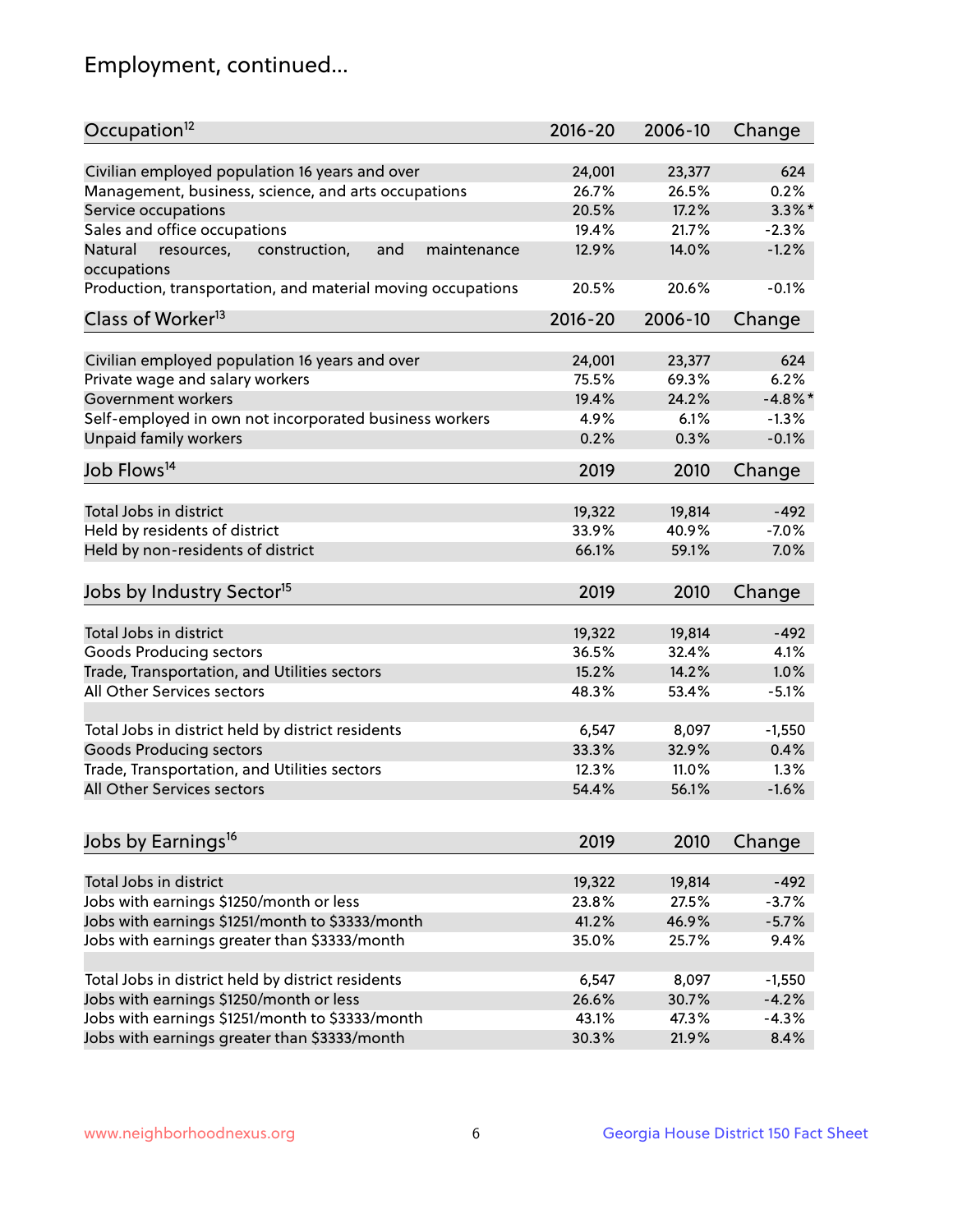## Employment, continued...

| 2019   | 2010   | Change   |
|--------|--------|----------|
|        |        |          |
| 19,322 | 19,814 | $-492$   |
| 20.9%  | 19.5%  | 1.4%     |
| 53.7%  | 59.0%  | $-5.3%$  |
| 25.4%  | 21.5%  | 3.9%     |
|        |        |          |
| 6.547  | 8.097  | $-1,550$ |
| 19.9%  | 18.2%  | 1.6%     |
| 50.3%  | 57.1%  | $-6.8%$  |
| 29.8%  | 24.7%  | 5.2%     |
|        |        |          |

#### Education

| School Enrollment <sup>18</sup>                | $2016 - 20$ | 2006-10 | Change     |
|------------------------------------------------|-------------|---------|------------|
|                                                |             |         |            |
| Population 3 years and over enrolled in school | 16,119      | 18,968  | $-2,850$   |
| Nursery school, preschool                      | 4.0%        | 5.2%    | $-1.2%$    |
| Kindergarten                                   | 4.0%        | 6.3%    | $-2.3\%$ * |
| Elementary school (grades 1-8)                 | 32.5%       | 36.4%   | $-3.9%$    |
| High school (grades 9-12)                      | 19.6%       | 21.7%   | $-2.1\%$ * |
| College or graduate school                     | 39.8%       | 30.3%   | 9.4%       |
| Educational Attainment <sup>19</sup>           | $2016 - 20$ | 2006-10 | Change     |
|                                                |             |         |            |
| Population 25 years and over                   | 42,326      | 41,377  | 948        |
| Less than 9th grade                            | 7.6%        | 11.2%   | $-3.7\%$ * |
| 9th to 12th grade, no diploma                  | 13.4%       | 17.5%   | $-4.1%$ *  |
| High school graduate (includes equivalency)    | 35.1%       | 36.0%   | $-0.8%$    |
| Some college, no degree                        | 20.8%       | 16.6%   | $4.2\%$ *  |
| Associate's degree                             | 7.8%        | 5.3%    | $2.5%$ *   |
| Bachelor's degree                              | 8.5%        | 8.0%    | 0.5%       |
| Graduate or professional degree                | 6.8%        | 5.4%    | $1.4\%$    |
|                                                |             |         |            |
| Percent high school graduate or higher         | 79.0%       | 71.3%   | $7.7\%$ *  |
| Percent bachelor's degree or higher            | 15.3%       | 13.4%   | $1.8\%$    |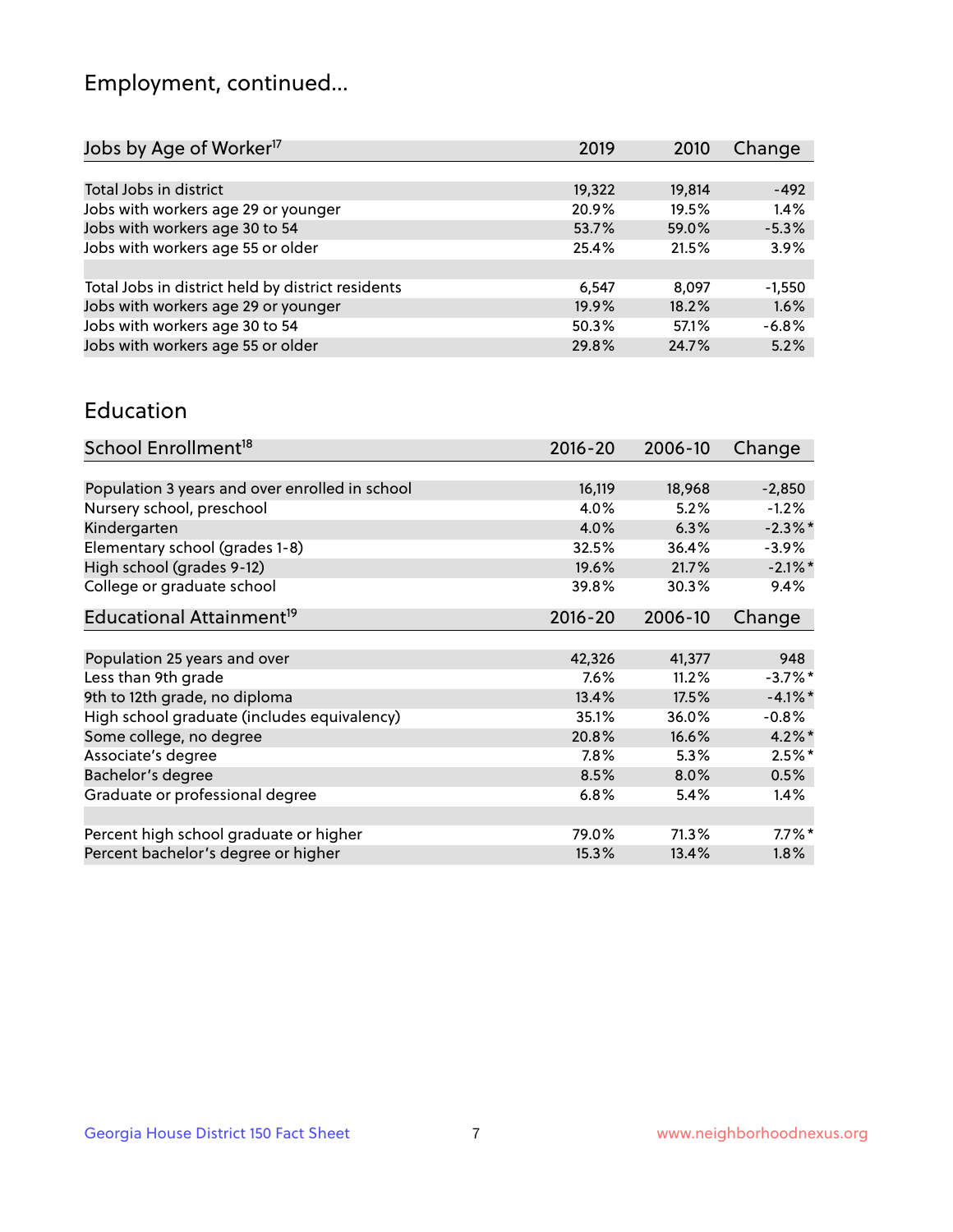## Housing

| Households by Type <sup>20</sup>                     | 2016-20         | 2006-10         | Change              |
|------------------------------------------------------|-----------------|-----------------|---------------------|
| Total households                                     | 23,774          |                 | 832                 |
| Family households (families)                         | 63.7%           | 22,942<br>65.5% | $-1.8%$             |
| With own children under 18 years                     | 24.7%           | 29.0%           | $-4.3\%$ *          |
|                                                      |                 | 39.8%           |                     |
| Married-couple family                                | 38.6%           |                 | $-1.2%$             |
| With own children of the householder under 18 years  | 12.3%           | 14.5%           | $-2.2%$             |
| Male householder, no wife present, family            | 6.2%            | 4.1%            | $2.1\%$ *           |
| With own children of the householder under 18 years  | 2.7%            | 1.7%            | 1.0%                |
| Female householder, no husband present, family       | 18.9%           | 21.6%           | $-2.7%$             |
| With own children of the householder under 18 years  | 9.6%            | 12.7%           | $-3.1\%$ *          |
| Nonfamily households                                 | 36.3%           | 34.5%           | $1.8\%$             |
| Householder living alone                             | 32.2%           | 30.5%           | 1.7%                |
| 65 years and over                                    | 12.1%           | 12.0%           | 0.1%                |
| Households with one or more people under 18 years    | 28.5%           | 34.0%           | $-5.5%$             |
| Households with one or more people 65 years and over | 32.6%           | 25.9%           | $6.7\%$ *           |
|                                                      |                 |                 |                     |
| Average household size                               | 2.35            | 2.57            | $-0.22*$            |
| Average family size                                  | 2.95            | 3.21            | $-0.26$             |
| Housing Occupancy <sup>21</sup>                      | 2016-20         | 2006-10         | Change              |
|                                                      |                 |                 |                     |
| Total housing units                                  | 29,382          | 28,277          | 1,106               |
| Occupied housing units                               | 80.9%           | 81.1%           | $-0.2%$             |
| Vacant housing units                                 | 19.1%           | 18.9%           | 0.2%                |
| Homeowner vacancy rate                               | 1.0             | 2.1             | $-1.1$              |
| Rental vacancy rate                                  | 7.9             | 8.8             | $-0.9$              |
|                                                      |                 |                 |                     |
| Units in Structure <sup>22</sup>                     | $2016 - 20$     | 2006-10         | Change              |
| Total housing units                                  | 29,382          | 28,277          | 1,106               |
| 1-unit, detached                                     | 61.9%           | 60.7%           | 1.2%                |
|                                                      |                 |                 |                     |
| 1-unit, attached<br>2 units                          | $0.6\%$<br>5.3% | $1.1\%$<br>4.5% | $-0.5%$<br>0.8%     |
| 3 or 4 units                                         | 3.6%            | 4.2%            | $-0.6%$             |
| 5 to 9 units                                         | 4.4%            | 5.1%            |                     |
| 10 to 19 units                                       |                 |                 | $-0.7%$             |
| 20 or more units                                     | 2.0%            | 0.8%            | 1.1%                |
| Mobile home                                          | 0.7%<br>21.4%   | 1.1%<br>22.4%   | $-0.4%$<br>$-1.0\%$ |
|                                                      | 0.0%            | 0.0%            | 0.0%                |
| Boat, RV, van, etc.                                  |                 |                 |                     |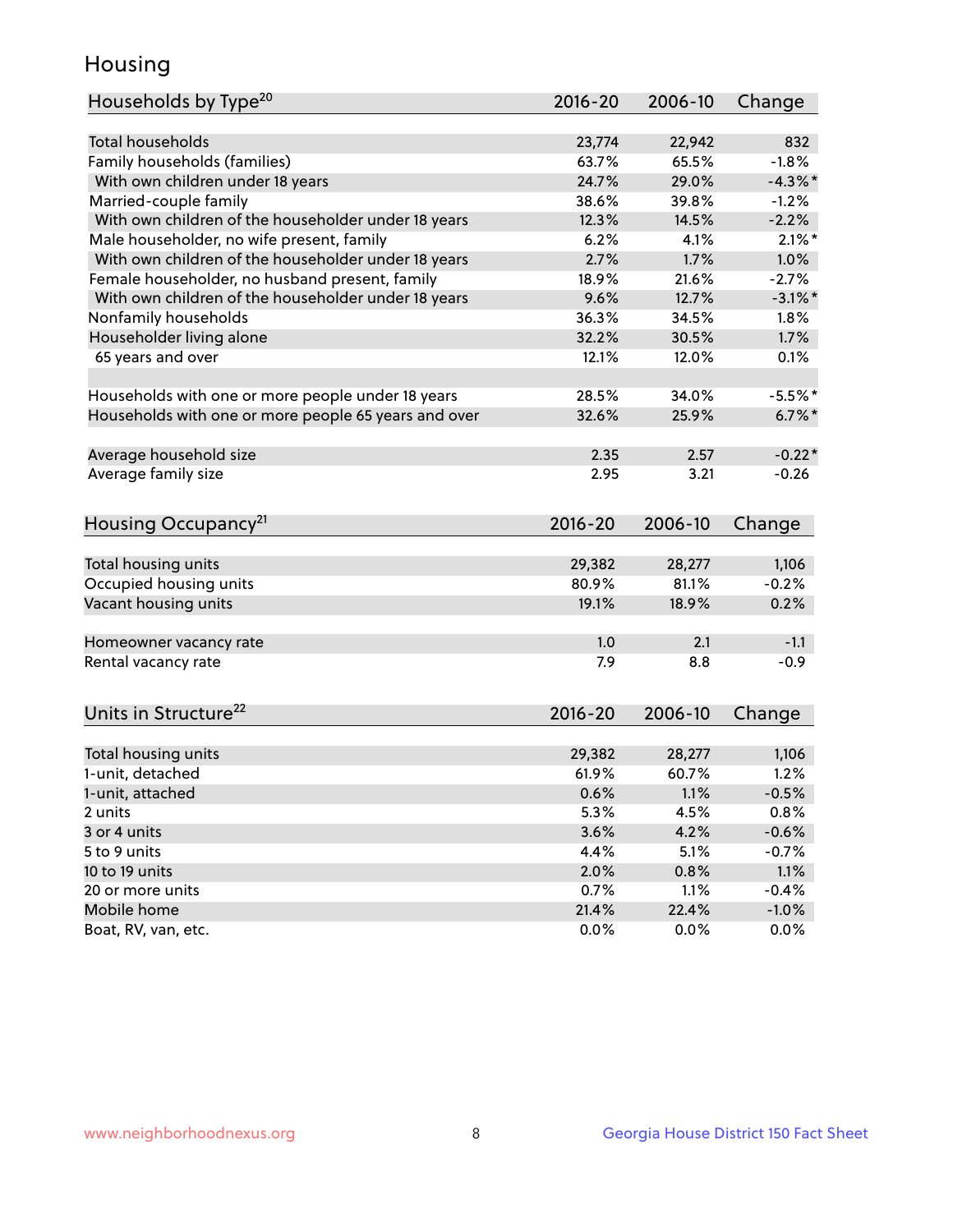## Housing, Continued...

| Year Structure Built <sup>23</sup>             | 2016-20     | 2006-10 | Change      |
|------------------------------------------------|-------------|---------|-------------|
| Total housing units                            | 29,382      | 28,277  | 1,106       |
| Built 2014 or later                            | 0.7%        | (X)     | (X)         |
| Built 2010 to 2013                             | 1.8%        | (X)     | (X)         |
| Built 2000 to 2009                             | 8.8%        | 8.2%    | 0.6%        |
| Built 1990 to 1999                             | 19.8%       | 18.7%   | 1.1%        |
| Built 1980 to 1989                             | 16.4%       | 15.5%   | 0.9%        |
| Built 1970 to 1979                             | 20.3%       | 17.4%   | $2.9\%$ *   |
| Built 1960 to 1969                             | 13.7%       | 15.2%   | $-1.5%$     |
| Built 1950 to 1959                             | 9.0%        | 8.9%    | 0.1%        |
| Built 1940 to 1949                             | 2.7%        | 5.6%    | $-2.9%$ *   |
| Built 1939 or earlier                          | 6.8%        | 10.6%   | $-3.8\%$ *  |
| Housing Tenure <sup>24</sup>                   | $2016 - 20$ | 2006-10 | Change      |
|                                                |             |         |             |
| Occupied housing units                         | 23,774      | 22,942  | 832         |
| Owner-occupied                                 | 59.1%       | 63.4%   | $-4.2%$ *   |
| Renter-occupied                                | 40.9%       | 36.6%   | $4.2\%$ *   |
| Average household size of owner-occupied unit  | 2.40        | 2.56    | $-0.17*$    |
| Average household size of renter-occupied unit | 2.28        | 2.59    | $-0.31*$    |
| Residence 1 Year Ago <sup>25</sup>             | $2016 - 20$ | 2006-10 | Change      |
| Population 1 year and over                     | 61,848      | 65,865  | $-4,016*$   |
| Same house                                     | 85.5%       | 84.2%   | $1.3\%$ *   |
| Different house in the U.S.                    | 14.3%       | 15.4%   | $-1.1%$     |
| Same county                                    | 6.5%        | 8.1%    | $-1.5%$     |
| Different county                               | 7.8%        | 7.4%    | 0.4%        |
| Same state                                     | 6.7%        | 6.3%    | 0.3%        |
| Different state                                | 1.1%        | 1.0%    | 0.1%        |
| Abroad                                         | 0.2%        | 0.4%    | $-0.2%$     |
| Value of Housing Unit <sup>26</sup>            | 2016-20     | 2006-10 | Change      |
|                                                |             |         |             |
| Owner-occupied units                           | 14,059      | 14,538  | $-479$      |
| Less than \$50,000                             | 22.4%       | 30.2%   | $-7.8%$     |
| \$50,000 to \$99,999                           | 31.8%       | 36.7%   | $-4.9%$     |
| \$100,000 to \$149,999                         | 18.4%       | 13.7%   | 4.7%*       |
| \$150,000 to \$199,999                         | 14.2%       | 9.0%    | $5.2\%$ *   |
| \$200,000 to \$299,999                         | 8.0%        | 5.9%    | 2.1%        |
| \$300,000 to \$499,999                         | 3.2%        | 3.7%    | $-0.5%$     |
| \$500,000 to \$999,999                         | 1.3%        | 0.7%    | 0.6%        |
| \$1,000,000 or more                            | 0.6%        | 0.2%    | 0.4%        |
| Median (dollars)                               | 91,532      | 75,558  | 15,974*     |
| Mortgage Status <sup>27</sup>                  | $2016 - 20$ | 2006-10 | Change      |
| Owner-occupied units                           | 14,059      | 14,538  | $-479$      |
| Housing units with a mortgage                  | 41.9%       | 52.3%   | $-10.4\%$ * |
| Housing units without a mortgage               | 58.1%       | 47.7%   | 10.4%*      |
|                                                |             |         |             |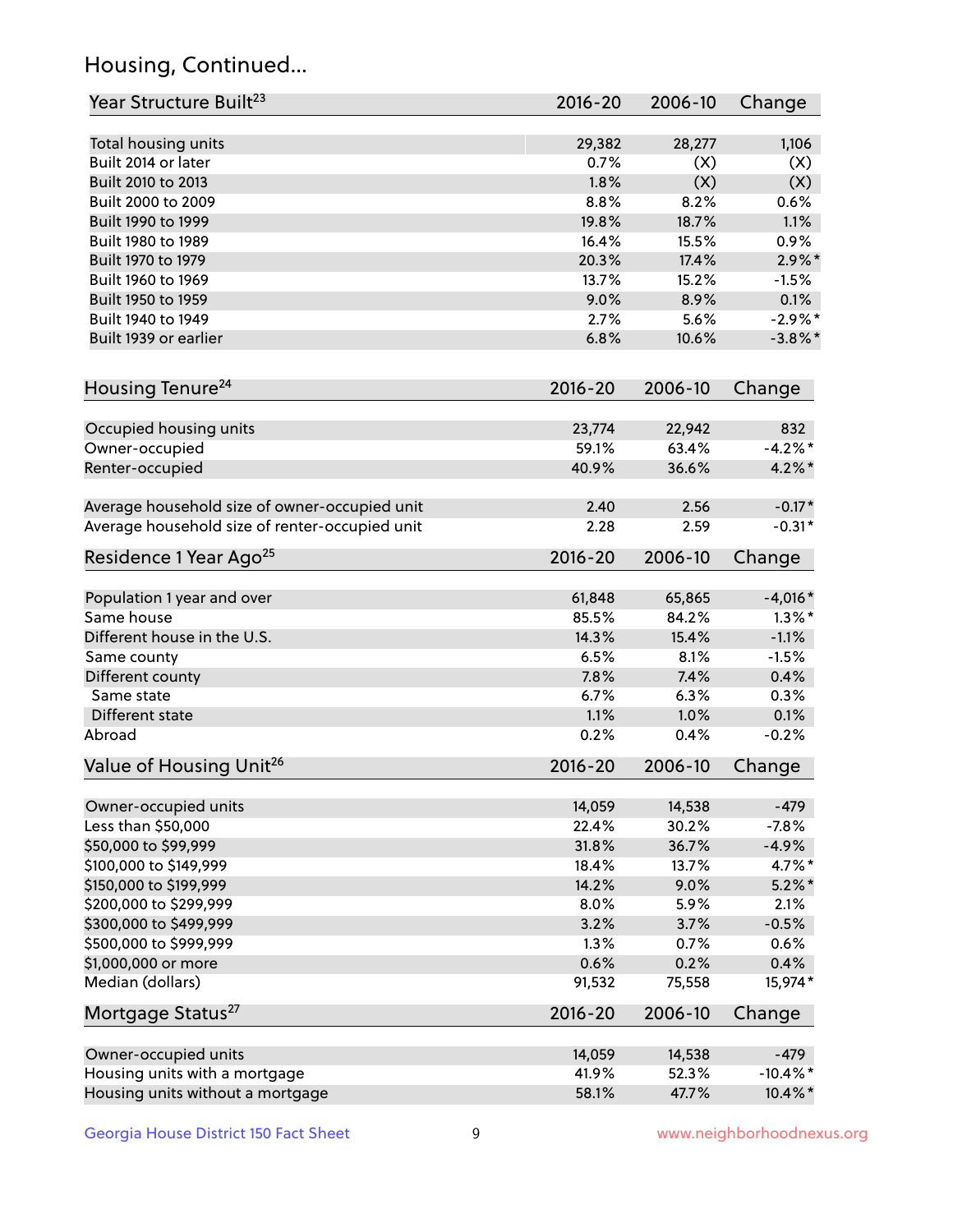## Housing, Continued...

| Selected Monthly Owner Costs <sup>28</sup>                                            | $2016 - 20$ | 2006-10 | Change      |
|---------------------------------------------------------------------------------------|-------------|---------|-------------|
| Housing units with a mortgage                                                         | 5,895       | 7,607   | $-1,712*$   |
| Less than \$300                                                                       | 0.0%        | 0.6%    | $-0.6%$     |
| \$300 to \$499                                                                        | 2.4%        | 5.7%    | $-3.3%$     |
| \$500 to \$999                                                                        | 43.3%       | 49.8%   | $-6.5%$     |
| \$1,000 to \$1,499                                                                    | 32.5%       | 30.8%   | 1.7%        |
| \$1,500 to \$1,999                                                                    | 11.5%       | 8.2%    | 3.3%        |
| \$2,000 to \$2,999                                                                    | 9.7%        | 3.1%    | 6.6%        |
| \$3,000 or more                                                                       | 0.6%        | 1.9%    | $-1.2%$     |
| Median (dollars)                                                                      | 1,057       | 934     | $123*$      |
| Housing units without a mortgage                                                      | 8,164       | 6,931   | $1,233*$    |
| Less than \$150                                                                       | 3.7%        | 8.3%    | $-4.7%$     |
| \$150 to \$249                                                                        | 12.0%       | 22.7%   | $-10.7\%$ * |
| \$250 to \$349                                                                        | 20.6%       | 27.2%   | $-6.6%$ *   |
| \$350 to \$499                                                                        | 33.6%       | 24.0%   | $9.6\%$ *   |
| \$500 to \$699                                                                        | 20.7%       | 12.3%   | 8.4%        |
| \$700 or more                                                                         | 9.5%        | 5.5%    | 4.0%        |
| Median (dollars)                                                                      | 408         | 320     | $87*$       |
| Selected Monthly Owner Costs as a Percentage of<br>Household Income <sup>29</sup>     | $2016 - 20$ | 2006-10 | Change      |
| Housing units with a mortgage (excluding units where<br>SMOCAPI cannot be computed)   | 5,848       | 7,406   | $-1,557*$   |
| Less than 20.0 percent                                                                | 48.7%       | 40.6%   | $8.1\%$ *   |
| 20.0 to 24.9 percent                                                                  | 19.8%       | 13.5%   | $6.3\%*$    |
| 25.0 to 29.9 percent                                                                  | 7.3%        | 11.3%   | $-4.0\%$ *  |
| 30.0 to 34.9 percent                                                                  | 7.6%        | 5.4%    | 2.1%        |
| 35.0 percent or more                                                                  | 16.6%       | 29.1%   | $-12.5%$ *  |
| Not computed                                                                          | 47          | 202     | $-155$      |
| Housing unit without a mortgage (excluding units where<br>SMOCAPI cannot be computed) | 7,997       | 6,733   | $1,264*$    |
| Less than 10.0 percent                                                                | 44.4%       | 41.0%   | 3.3%        |
| 10.0 to 14.9 percent                                                                  | 16.1%       | 16.7%   | $-0.7%$     |
| 15.0 to 19.9 percent                                                                  | 10.7%       | 13.7%   | $-3.0%$     |
| 20.0 to 24.9 percent                                                                  | 8.7%        | 5.9%    | 2.8%        |
| 25.0 to 29.9 percent                                                                  | 4.7%        | 5.9%    | $-1.2%$     |
| 30.0 to 34.9 percent                                                                  | 3.7%        | 4.1%    | $-0.4%$     |
| 35.0 percent or more                                                                  | 11.9%       | 12.7%   | $-0.8%$     |
| Not computed                                                                          | 167         | 198     | $-31$       |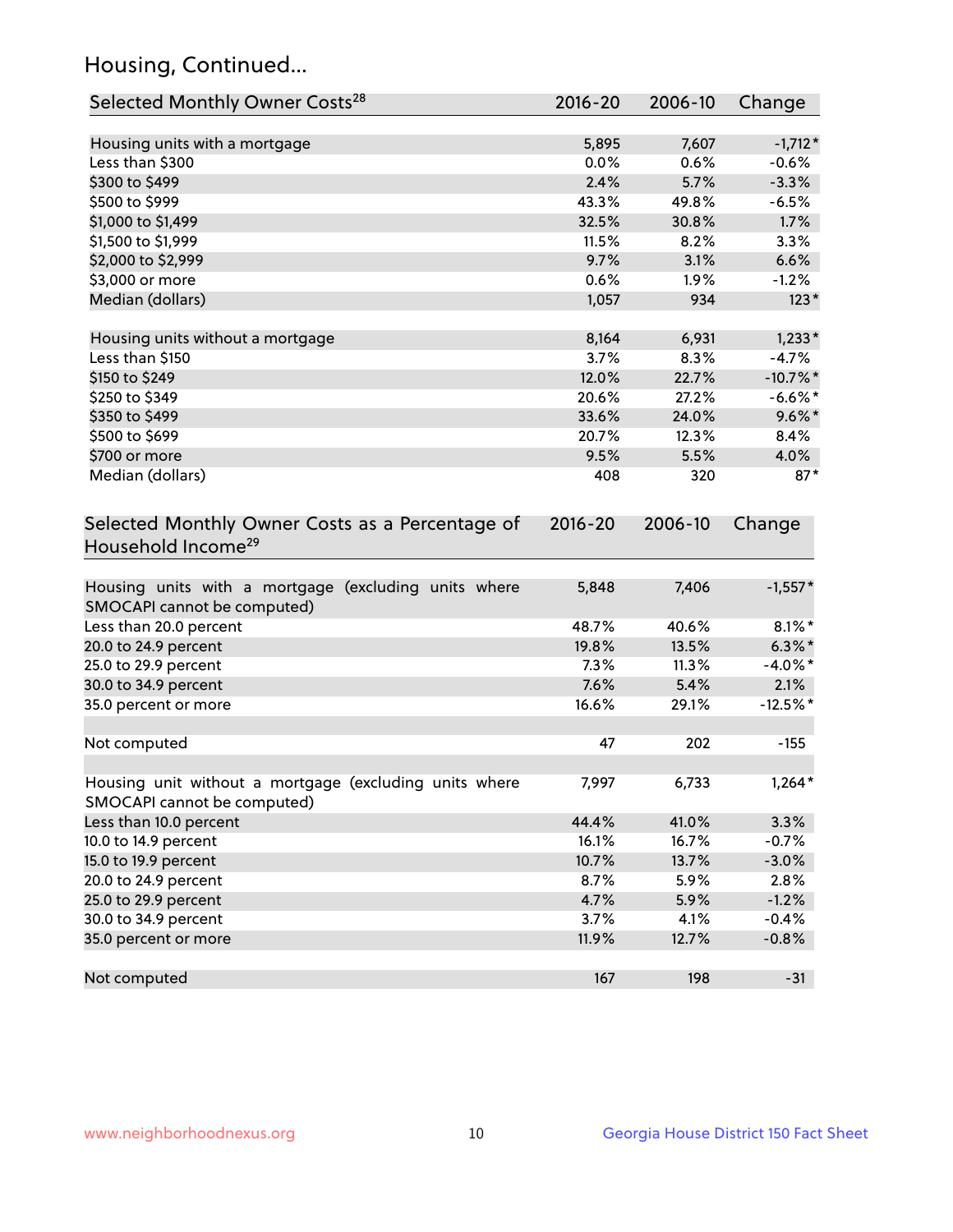## Housing, Continued...

| Gross Rent <sup>30</sup>                                     | 2016-20     | 2006-10     | Change   |
|--------------------------------------------------------------|-------------|-------------|----------|
|                                                              |             |             |          |
| Occupied units paying rent                                   | 8,721       | 7,553       | $1,168*$ |
| Less than \$200                                              | $1.7\%$     | $6.9\%$     | $-5.2%$  |
| \$200 to \$499                                               | 27.1%       | 41.6%       | $-14.5%$ |
| \$500 to \$749                                               | 37.3%       | 34.4%       | 2.9%     |
| \$750 to \$999                                               | 24.3%       | 13.9%       | 10.4%    |
| \$1,000 to \$1,499                                           | 8.5%        | 3.1%        | 5.3%     |
| \$1,500 to \$1,999                                           | 0.9%        | 0.1%        | 0.8%     |
| \$2,000 or more                                              | 0.3%        | $0.0\%$     | $0.3\%$  |
| Median (dollars)                                             | 648         | 511         | $137*$   |
|                                                              |             |             |          |
| No rent paid                                                 | 993         | 851         | 143      |
|                                                              |             |             |          |
| Gross Rent as a Percentage of Household Income <sup>31</sup> | $2016 - 20$ | $2006 - 10$ | Change   |

| <b>Prossiliant de directituge of Housenoid Income</b>   | $\sim$ $\sim$ $\sim$ | <b>LVVV</b> 19 | <u>unungu</u> |
|---------------------------------------------------------|----------------------|----------------|---------------|
|                                                         |                      |                |               |
| Occupied units paying rent (excluding units where GRAPI | 8,415                | 7,154          | 1,262         |
| cannot be computed)                                     |                      |                |               |
| Less than 15.0 percent                                  | 19.4%                | 14.1%          | 5.3%          |
| 15.0 to 19.9 percent                                    | 11.9%                | 13.0%          | $-1.1%$       |
| 20.0 to 24.9 percent                                    | 9.1%                 | 11.1%          | $-2.0%$       |
| 25.0 to 29.9 percent                                    | 8.8%                 | 11.3%          | $-2.5%$       |
| 30.0 to 34.9 percent                                    | 8.8%                 | $7.1\%$        | 1.7%          |
| 35.0 percent or more                                    | 42.0%                | 43.3%          | $-1.4%$       |
|                                                         |                      |                |               |
| Not computed                                            | 1,299                | 1,250          | 49            |
|                                                         |                      |                |               |

### Transportation

| Commuting to Work <sup>32</sup>           | $2016 - 20$ | 2006-10 | Change  |
|-------------------------------------------|-------------|---------|---------|
|                                           |             |         |         |
| Workers 16 years and over                 | 23,344      | 22,632  | 712     |
| Car, truck, or van - drove alone          | 79.8%       | 78.9%   | 0.9%    |
| Car, truck, or van - carpooled            | 12.7%       | 14.7%   | $-2.0%$ |
| Public transportation (excluding taxicab) | 0.9%        | 0.2%    | 0.6%    |
| Walked                                    | 1.8%        | 2.8%    | $-1.0%$ |
| Other means                               | 1.5%        | $0.9\%$ | 0.6%    |
| Worked at home                            | 3.3%        | 2.4%    | 0.9%    |
|                                           |             |         |         |
| Mean travel time to work (minutes)        | 22.4        | 20.7    | $1.7*$  |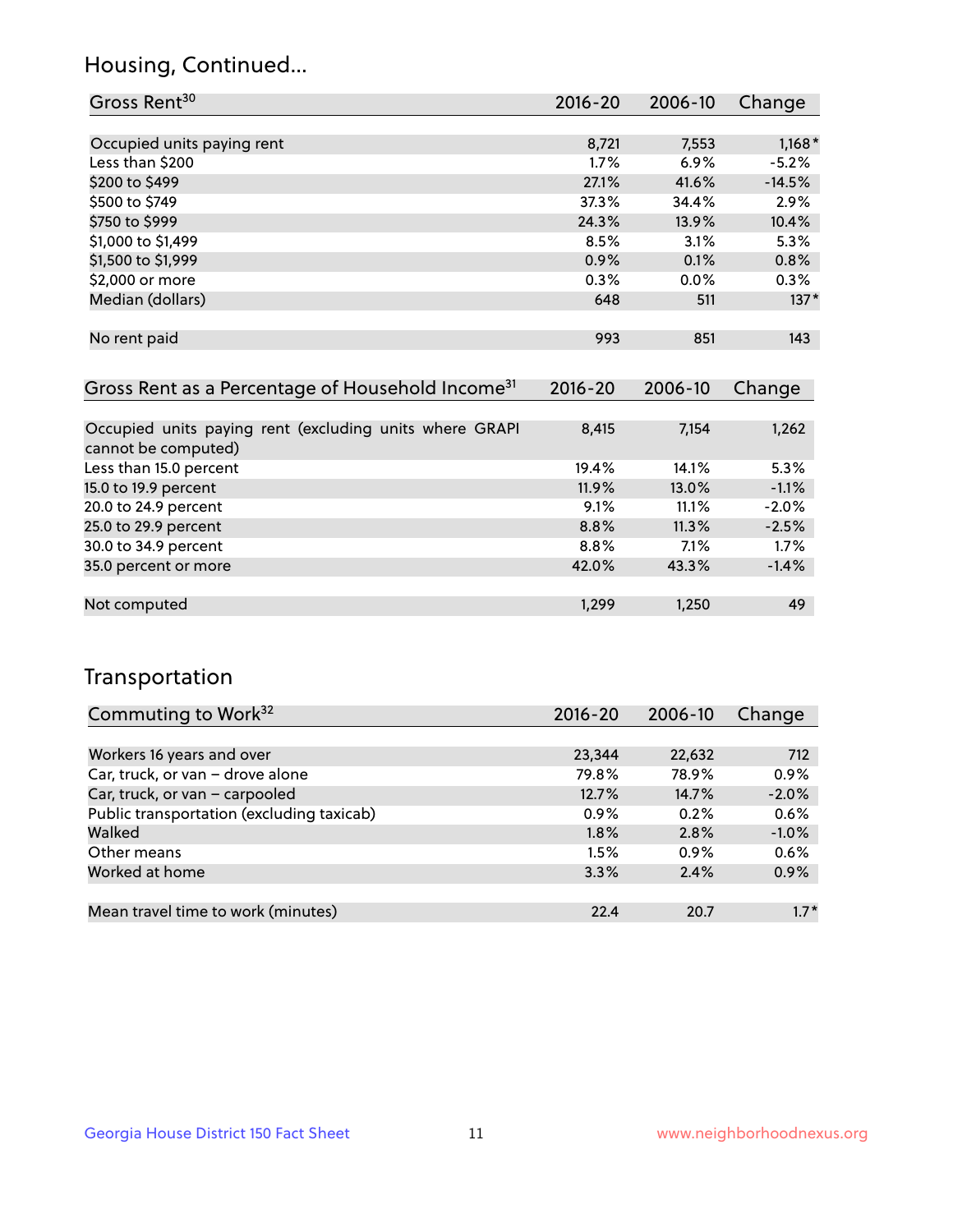## Transportation, Continued...

| Vehicles Available <sup>33</sup> | 2016-20 | 2006-10  | Change  |
|----------------------------------|---------|----------|---------|
|                                  |         |          |         |
| Occupied housing units           | 23,774  | 22.942   | 832     |
| No vehicles available            | 10.7%   | $11.7\%$ | $-1.0%$ |
| 1 vehicle available              | 37.1%   | 39.2%    | $-2.1%$ |
| 2 vehicles available             | 29.9%   | 31.3%    | $-1.3%$ |
| 3 or more vehicles available     | 22.3%   | 17.8%    | 4.4%    |

#### Health

| Health Insurance coverage <sup>34</sup>                 | 2016-20 |
|---------------------------------------------------------|---------|
|                                                         |         |
| Civilian Noninstitutionalized Population                | 58,835  |
| With health insurance coverage                          | 84.4%   |
| With private health insurance coverage                  | 54.6%   |
| With public health coverage                             | 41.8%   |
| No health insurance coverage                            | 15.6%   |
| Civilian Noninstitutionalized Population Under 19 years | 13,729  |
| No health insurance coverage                            | 8.7%    |
| Civilian Noninstitutionalized Population 19 to 64 years | 34,611  |
| In labor force:                                         | 23,632  |
| Employed:                                               | 21,872  |
| With health insurance coverage                          | 80.3%   |
| With private health insurance coverage                  | 75.2%   |
| With public coverage                                    | 8.3%    |
| No health insurance coverage                            | 19.7%   |
| Unemployed:                                             | 1,760   |
| With health insurance coverage                          | 42.0%   |
| With private health insurance coverage                  | 20.4%   |
| With public coverage                                    | 22.8%   |
| No health insurance coverage                            | 58.0%   |
| Not in labor force:                                     | 10,979  |
| With health insurance coverage                          | 76.9%   |
| With private health insurance coverage                  | 41.8%   |
| With public coverage                                    | 42.3%   |
| No health insurance coverage                            | 23.1%   |